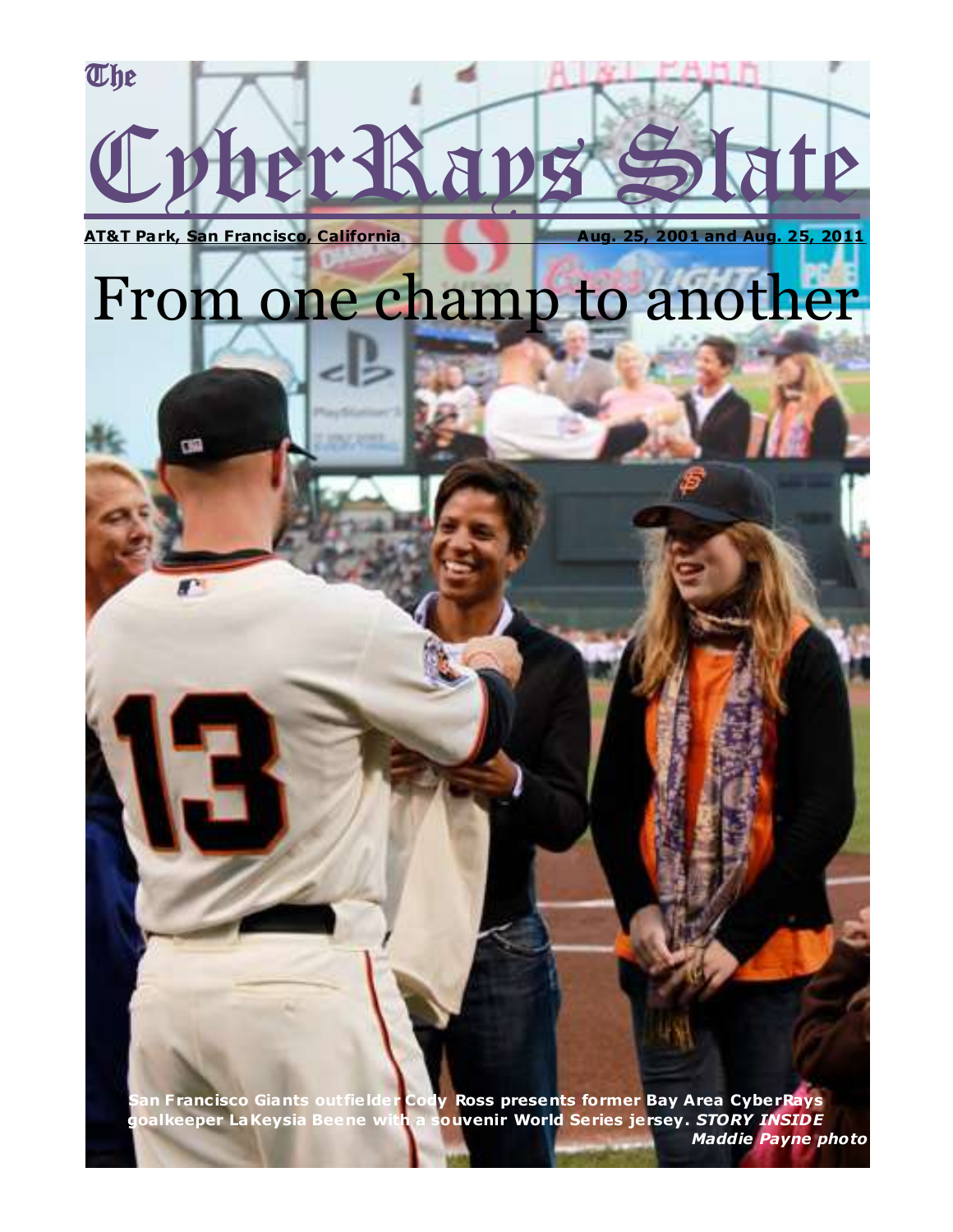

**Eleven players from the 2001 Bay Area CyberRays gathered at AT&T Park to be honored on the 10th anniversary of the ir Women's United Soccer Association championship.**

\_\_\_\_\_\_\_\_\_\_\_\_\_\_\_\_\_\_\_\_

Lined up across the grass behind home plate at AT&T Park, surrounded by excited children, the women who played professional soccer 10 years ago for the Bay Area CyberRays didn't look like threats to the established order.

But threats they were and are. Subversives, hiding in plain sight.

The San Francisco Giants, reigning World Series champions, honored them Thursday night for what they had done

*"Somewhere behind the athlete you've become and the hours of practice and the coaches who have pushed you is a little girl who fell in love with the game and never looked back ... play for her."*  **Soccer player Mia Hamm**

exactly 10 years before, winning the first championship of their own league, the Women's United Soccer Association (WUSA), on Aug. 25, 2001.

 $\overline{\phantom{a}}$  , and the set of the set of the set of the set of the set of the set of the set of the set of the set of the set of the set of the set of the set of the set of the set of the set of the set of the set of the s

As they were introduced, Giants outfielder Cody

Ross – most valuable player of last year's National League championship series – presented each of the CyberRays players a Giants jersey. One champion to another.

Winning the WUSA title was difficult enough, I suppose. As the public relations director for the team but neither a woman nor a soccer player, the most I can say is that winning a championship is difficult by definition.

*– Continued overleaf*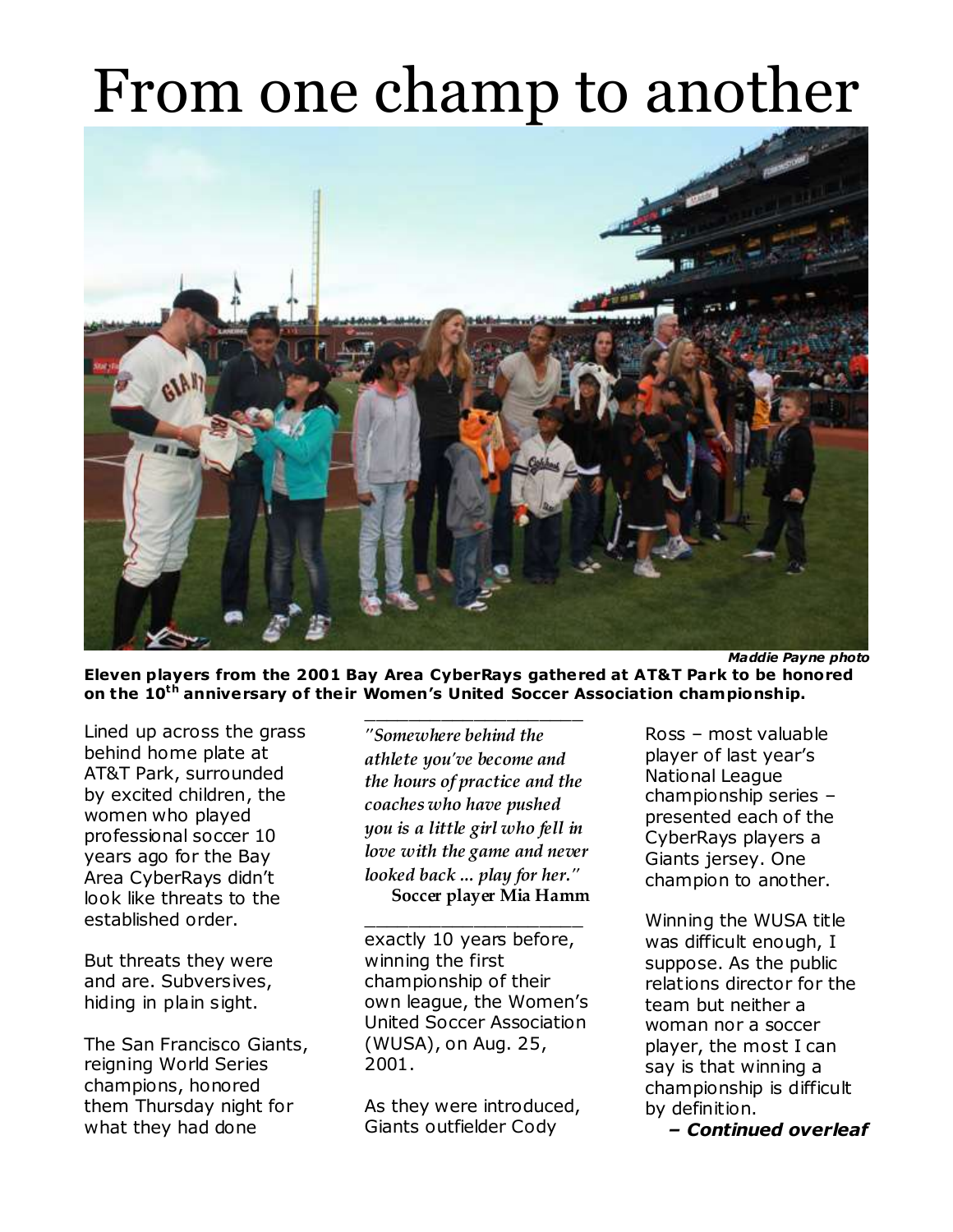*– Continued from previous* The team opened its season with a 1-0 loss at Washington in the league's inaugural game and six games later, with just one victory, was still buried seven teams deep in the eight-team WUSA standings.

In the next six games, however, goalkeeper LaKeysia Beene, a two-time All-American at Notre Dame, didn't allow a single goal, a string of consecutive shutouts that would never be equaled in the WUSA's three-season history.

Twelve games into the 21-game regular season, the CyberRays had climbed from last place to third. Five more games and two more Beene shutouts put them atop the league. They eliminated New York 3-2 in the playoff semifinals and then went to Foxboro, Mass., to beat Atlanta 4-2 on penalty kicks after regulation and two overtimes ended in a 3-3 tie.

*"The relative positions to be assumed by man and woman in the working out of our civilization were assigned long ago by a higher intelligence than ours."* **President Grover Cleveland**

\_\_\_\_\_\_\_\_\_\_\_\_\_\_\_\_\_\_\_\_\_\_\_\_\_\_\_\_\_\_\_\_\_\_\_ Yet through history, no matter what the equal rights battle has been – racial, religious, sexual orientation, country of origin or any other reason people dreamed up – achieving has never been as difficult as getting a fair chance. For women, winning games has always been easier than just getting on the field.

The 600 percent increase of women in law schools and the 500 percent increase

|                                                                               | That championship season, 2001                                           |    |                        |                |                                               |
|-------------------------------------------------------------------------------|--------------------------------------------------------------------------|----|------------------------|----------------|-----------------------------------------------|
| Record:                                                                       | $13 - 6 - 4$                                                             |    |                        |                | 37 points (1 point for each Tie, 3 for a Win) |
| 14 April                                                                      | L Washington Freedom 1, CyberRays 0                                      |    | 0 points               |                | 8th place                                     |
| 29 April<br>6 May                                                             | T CyberRays 1, Boston Breakers 1<br>L Philadelphia Charge 3, CyberRays 2 |    | 1 point                |                | 7th place                                     |
| 13 May                                                                        | W CyberRays 2, Carolina Courage 1                                        |    | 4 points               |                |                                               |
| 16 May<br>27 May                                                              | L Boston Breakers 4, CyberRays 2<br>L Atlanta Beat 1, CyberRays 0        |    |                        |                |                                               |
| 2 June                                                                        | W CyberRays 1, San Diego Spirit 0                                        |    | 7 points               |                | 6 <sup>th</sup> place                         |
| 10 June                                                                       | TCyberRays 0, New York Power 0                                           |    | 8 points               |                |                                               |
| 17 June                                                                       | W CyberRays 2, Carolina Courage 0                                        |    | 11 points              |                |                                               |
| 20 June                                                                       | W CyberRays 3, Philadelphia Charge 0                                     |    | 14 points              |                | 5 <sup>th</sup> place                         |
| 24 June                                                                       | T CyberRays 0, San Diego Spirit 0                                        |    | $15$ points            |                | 4 <sup>th</sup> place                         |
| 8 July                                                                        | W CyberRays 1, New York Power 0                                          |    | 18 points              |                | 3rd place                                     |
| 12 July                                                                       | W CyberRays 3, Washington Freedom 2                                      |    | 21 points              |                |                                               |
| 15 July                                                                       | W CyberRays 2, Boston Breakers 0                                         |    | 24 points              |                | $2nd$ place                                   |
| 19 July<br>22 July                                                            | T CyberRays 1, Atlanta Beat 1<br>W CyberRays 1, Washington Freedom 0     |    | 25 points<br>28 points |                |                                               |
| 25 July                                                                       | L San Diego Spirit 2, CyberRays 0                                        |    |                        |                |                                               |
| 29 July                                                                       | W CyberRays 2, Carolina Courage 1                                        |    | 31 points              |                | 1 <sup>st</sup> place                         |
| 2 August                                                                      | W CyberRays 3, Philadelphia Charge 2                                     |    | 34 points              |                |                                               |
| 5 August                                                                      | W CyberRays 1, New York Power 0                                          |    | 37 points              |                |                                               |
| 9 August                                                                      | L Atlanta Beat 4, CyberRays 0                                            |    |                        |                |                                               |
| <b>WUSA Semifinals</b>                                                        |                                                                          |    |                        |                |                                               |
| 18 Aug.                                                                       | W CyberRays 3, New York Power 2                                          |    |                        |                |                                               |
|                                                                               | <b>WUSA Championship</b>                                                 |    |                        |                |                                               |
| W CyberRays 3, Atlanta Beat 3 (CyberRays win 4-2 on penalty kicks)<br>25 Aug. |                                                                          |    |                        |                |                                               |
|                                                                               | Final Regular Season Standings                                           |    |                        |                |                                               |
|                                                                               | W                                                                        |    |                        |                | <b>Pts</b>                                    |
| x CyberRays                                                                   |                                                                          | 11 | $6\phantom{1}$         | 4              | 37                                            |
| x Atlanta Beat                                                                |                                                                          | 10 | $\overline{4}$         | $\overline{7}$ | 37                                            |
| x New York Power                                                              |                                                                          | 9  | $\overline{7}$         | 5              | 32                                            |

x Philadelphia Charge 9 8 4 31 San Diego Spirit 1988 - 1988 - 1988 - 1988 - 1988 - 1988 - 1988 - 1988 - 1988 - 1988 - 1988 - 1988 - 1988 - 1<br>1991 - 1992 - 1993 - 1994 - 1994 - 1995 - 1996 - 1997 - 1998 - 1998 - 1998 - 1998 - 1999 - 1999 - 1999 - 1999 Boston Breakers 8 10 3 27

Carolina Courage **6** 12 3 21

Washington Freedom 6 12 3

 $x -$ advance to playoffs

in the number of women in medical schools between the 1972 enactment of Title IX– the federal civil rights law requiring schools to provide equal opportunity to girls in all educational activities and programs – and the 2001 CyberRays' championship season happened with little controversy and almost no notice.

#### *– Continued overleaf*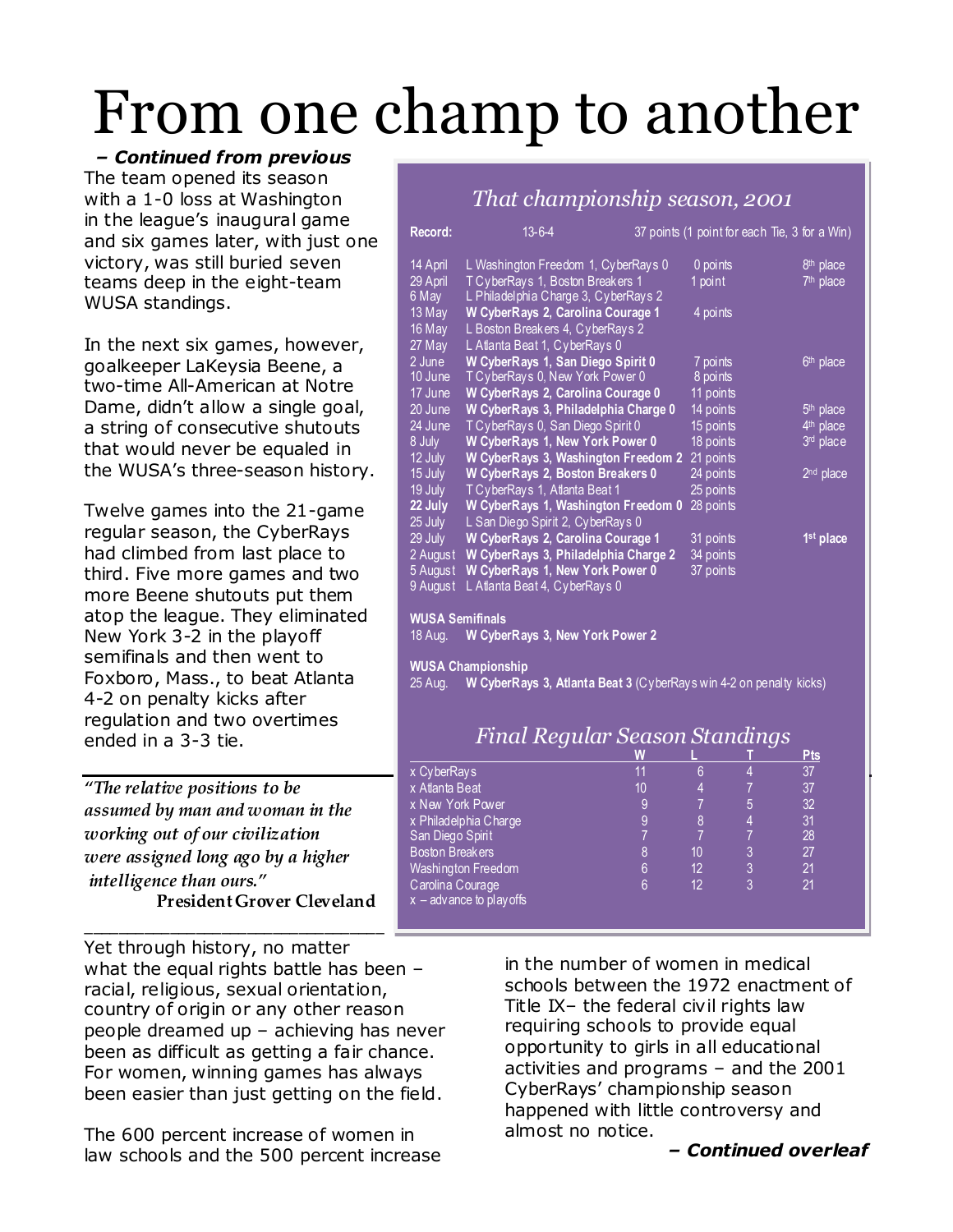

**Austra lian Julie Murray nails her** *– Continued overleaf* **game-winning penalty kick ...**

*– Continued from previous*

But the words "Hi, I'm Dr. Samantha Jones and I'll be doing your vasectomy" never struck fear in the American sports world the way "Hi, I'm Samantha Jones, and my classmates and I want to play softball" did. Some people never learn to share their toys. Others believe that if Eve, Sarah, Esther and Mary didn't score goals in the Bible, they shouldn't score goals today.

Still, most Americans seem to have no problem with women's sports. At the 1996 Atlanta Olympics, where women's soccer was added to the program for the first time, I covered the semifinals and medal games that drew crowds of 64,000 and 76,000 in the University of Georgia's football stadium. Three years later, when the Women's World Cup – soccer's world championship – was played in the United States for the first time, the games I covered included the USA-Brazil semifinal at Stanford (attendance 73,173) and the USA-China championship in the Rose Bowl (90,125).



**John Todd photos ... and teammates (L-R) Brandi Chastain, Gina Oceguera (partly hidden), Tisha Venturini, Jacqui Little, Carey Dorn, Ke lly Lindsey (partly hidden) and Thori Bryan celebrate.**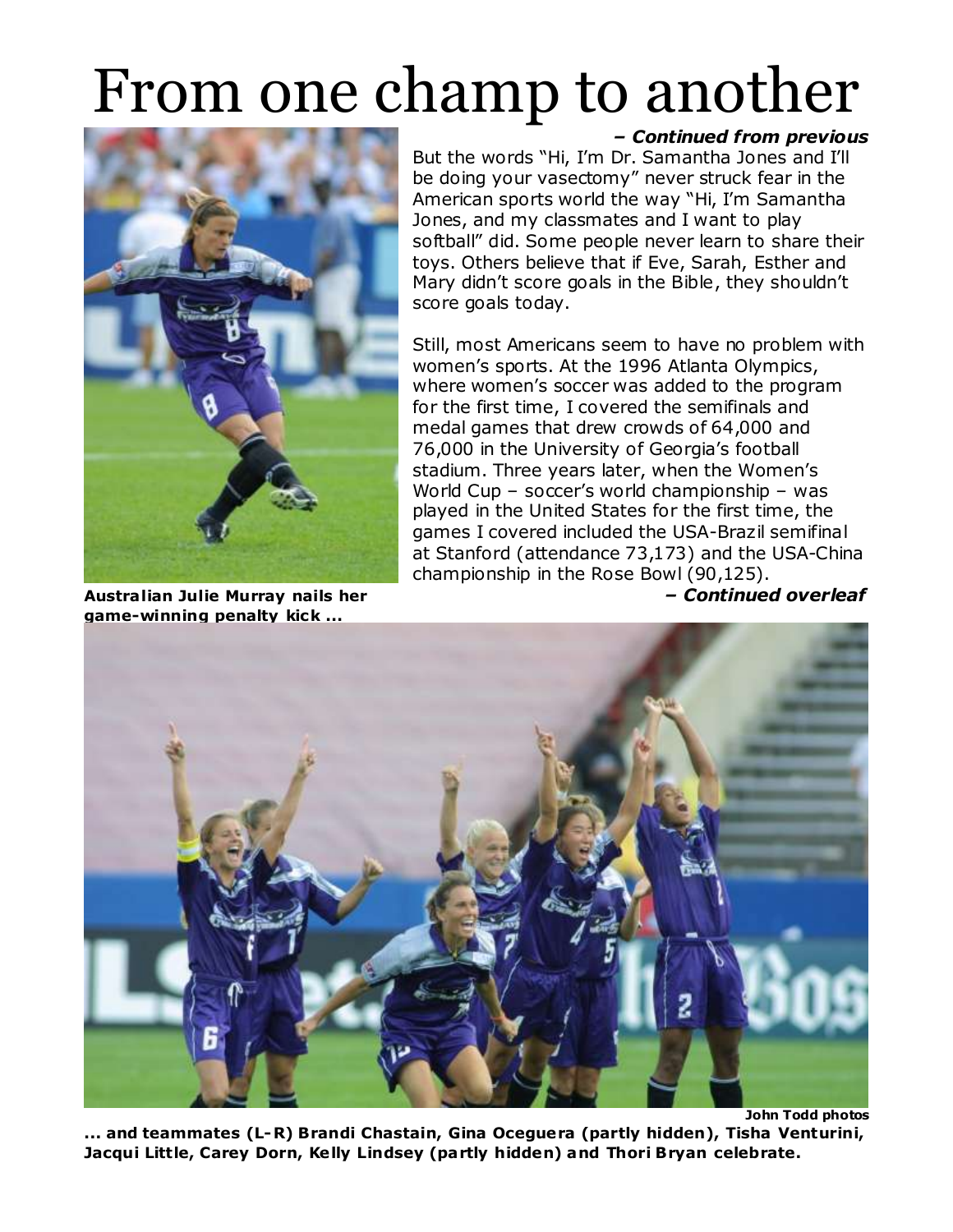#### *– Continued from previous*

Starting a professional women's league, then, seemed to make sense, even to those who for 30 years continued to try to weaken Title IX's rules for school and college sports.

Pro sports, though, are all business and not covered by Title IX. The U.S. men's soccer league at first tried to profit by starting a women's league but backed off when the top players, including CyberRays captain Brandi Chastain, refused to play for it. They had investors for a league of their own.

Nevertheless, the TV rights fees for the women's national team were owned by and paid to the men's professional league. The men's pro soccer team in San Jose blocked the CyberRays' attempt to play at San Jose State's Spartan Stadium until the mayor coughed up enough money to buy them off. The CyberRays did get to keep their hotdog revenue.

*"[Feminism is] a socialist, anti-family, political movement that encourages women to leave their husbands, kill their children, practice witchcraft, destroy capitalism and become lesbians."*

**\_\_\_\_\_\_\_\_\_\_\_\_\_\_\_\_\_\_\_\_\_\_\_\_\_\_\_\_\_\_\_\_\_\_\_**

**TV evangelist Pat Robertson**

The morning after the CyberRays won the championship, we boarded an American Airlines Boeing 767 from Boston to California where a huge crowd met the team at the gate. It was my job to contact the White House and try to arrange a visit with President George Bush. But I was not optimistic about securing an invitation. One of our team's

#### *CyberRays at the celebration*

Midfielder **Sissi**, hometown Sao Paulo, Brazil (now living in Concord, Calif.), 3-time member of Brazil's Women's World Cup team and 2-time member of Brazil's Olympic team, assisted on Tisha Venturini's goal in the 86<sup>th</sup> minute that sent the WUSA championship game to overtime.

Midfielder and defender **Brandi Chastain**, hometown San Jose, 4-time member of the U.S. World Cup team (she scored the championship-winning penalty kick against China in the Rose Bowl in 1999), 2-time member of the U.S. Olympic team with a gold medal in the 1996 Atlanta Olympics and a member of 2 NCAA final four soccer teams at Santa Clara University, scored first CyberRays goal against the Atlanta Beat in the WUSA championship game.

Defender **Thori Bryan**, hometown Joppatowne, Md. (now liv ing in Wake Forest, N.C.), member of the bronze medalist U.S. World Cup team in 1995 in Sweden, only player in the WUSA to play every minute of every game in the 2001 season, played collegiately for North Carolina State.

Defender **Lisa Nañez**, hometown Los Gatos, Calif., member of the 1999 Mexico Women's World Cup team, played collegiately for Santa Clara University.

Forward and midfielder **Kim Clark**, hometown Cupertino, Calif., played collegiately at the University of Southern California, scored a goal and an assist in 2-1 regular season victory over Carolina that put CyberRays into first place.

Forward **Megan Horvath**, hometown Santa Clara, Calif., (now living in San Mateo, Calif.) assisted on game-winning goal over the New York Power in the WUSA semifinals, played collegiately at Santa Clara University.

Goalkeeper **Janine Szpara**, hometown San Jose (now living in Portland, Ore.) played collegiately at Colorado College.

Goalkeeper **LaKeysia Beene**, hometown Gold River, Calif., (now living in Sacramento) had a league record 6 consecutive shutout games and 624 consecutive shutout minutes, former member of U.S. Women's National Team, played collegiately for Notre Dame.

Defender and forward **Gina Oceguera**, hometown Santa Clara, member of the 1999 Mexico Women's World Cup team, played collegiately for Santa Clara University.

Midfielder **Venus James**, hometown Oakland, played collegiately for UCLA.

Forward and defender **Christina Bell**, hometown Santa Rosa, Calif., had an assist on Julie Murray's goal that tied WUSA championship game 2-2 at halftime, played collegiately at Fresno State.

> owners, John Hendricks, CEO of television's Discovery Channel, was a large Democratic Party donor. And Rod Paige, Bush's secretary of education, was working on a plan many people believed would be another attempt to water down Title IX.

> > *– Continued overleaf*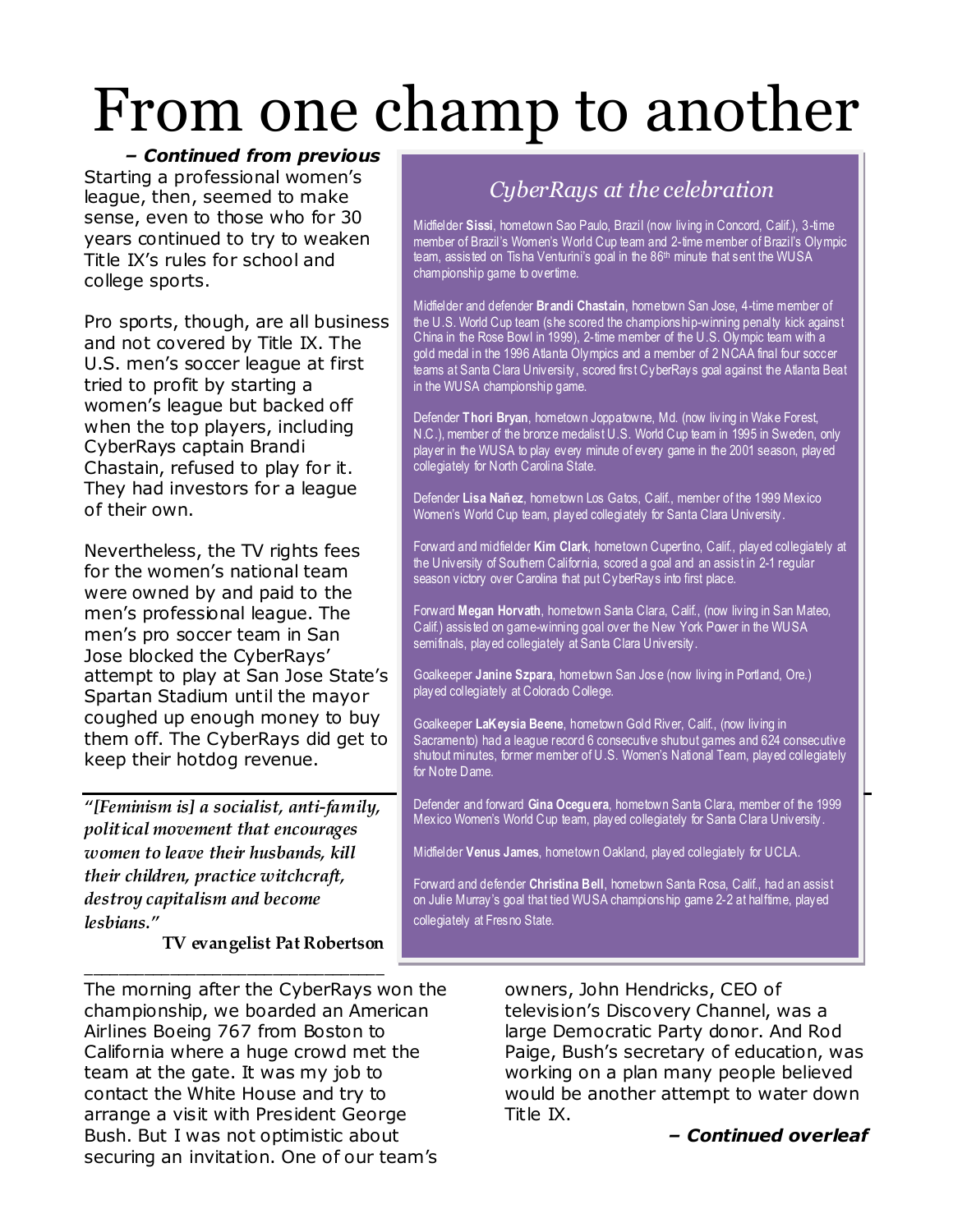*– Continued* The White House had no time for the CyberRays despite my letters and phone calls.

But in the next couple of years, Marlene Bjornsrud, our team's general manager and a former college coach and administrator, went to Washington to testify against attempts to weaken the law.

She had better luck.

Seventeen days after we landed with the trophy, a man with a religiously inspired concept of the status of women wrote in his last will and testament that no woman be allowed to touch his dead body.

Then Mohamed Atta and his four comrades boarded an American Airlines Boeing 767 from Boston to California. After killing the pilots early in the flight, he continued the plane's westward course until reaching the Hudson River, the visual navigation point for his intended turn



south, and aimed the *John Todd photo* plane at New York's **Captain Brandi Chasta in, left, and Tisha Venturini, who sent the**  World Trade Center. **game into overtime by scoring with four m inutes left, hoist the ◊ Founder's Cup trophy.** *\_\_\_\_\_\_\_\_\_\_\_\_\_\_\_\_\_\_\_\_\_\_\_\_\_\_\_\_\_\_\_\_\_\_\_\_\_\_\_\_\_\_\_\_\_\_\_\_\_\_\_\_\_\_\_\_\_\_\_\_\_\_\_\_*

**\_\_\_\_\_\_\_\_\_\_\_\_\_\_\_\_\_\_\_\_\_\_\_\_\_\_\_\_\_\_\_\_\_\_\_\_\_\_\_\_\_\_\_\_\_\_\_\_\_\_\_\_\_\_\_\_\_\_\_\_\_\_\_\_\_\_\_\_\_\_\_\_\_\_\_\_\_\_\_\_\_\_\_\_\_\_\_\_\_\_\_**

*"Feminism is the radical notion that women are people."*

**Sociologists Cheris Kramarae and Paula Treichler**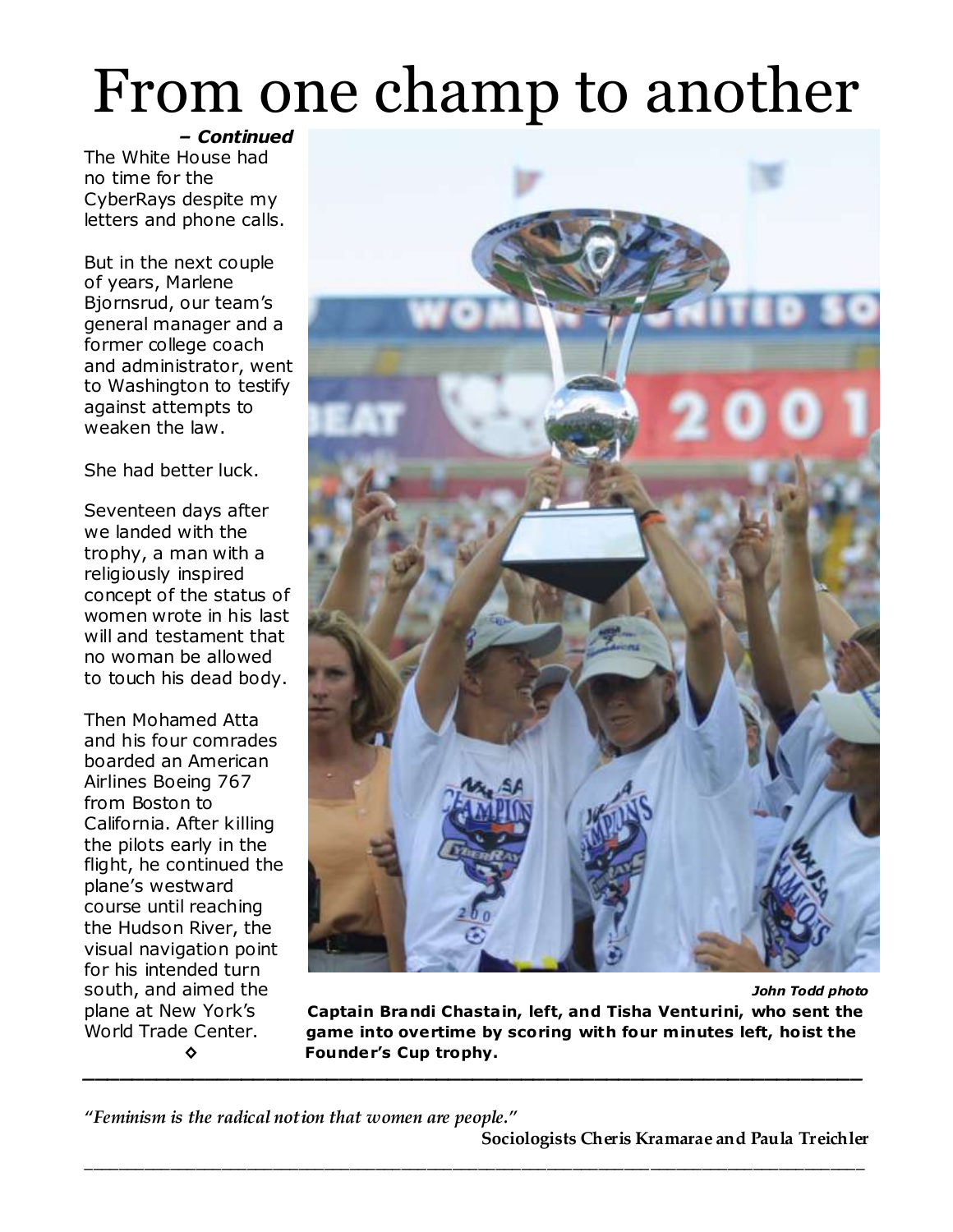### Today's picture pages



**So what the heck is a CyberRay? A made-up word and a made-up sea creature honoring the team's home in Silicon Va lley and its proxim ity to Monterey and San Francisco bavs. When the team staff began working on the idea, we wanted to give it a persona lity and a biography as if it was our 12th player. We named it Shock, because it was an electric ray. "Credited with assists in electrica lly charging the game-day atmosphere. Graduated from Pacific Marine U. in 2000 with a double major in computer sc ience and cardio-pulmonary resuscitation. Likes surfing the internet, swimming, fishing, body-surfing and watching "Shark Week" on the Discovery Channel. Three favorite foods: California rolls, oysters Rockefeller, shrimp cockta il."**



**Celebrating the championship.**

*John Todd photo*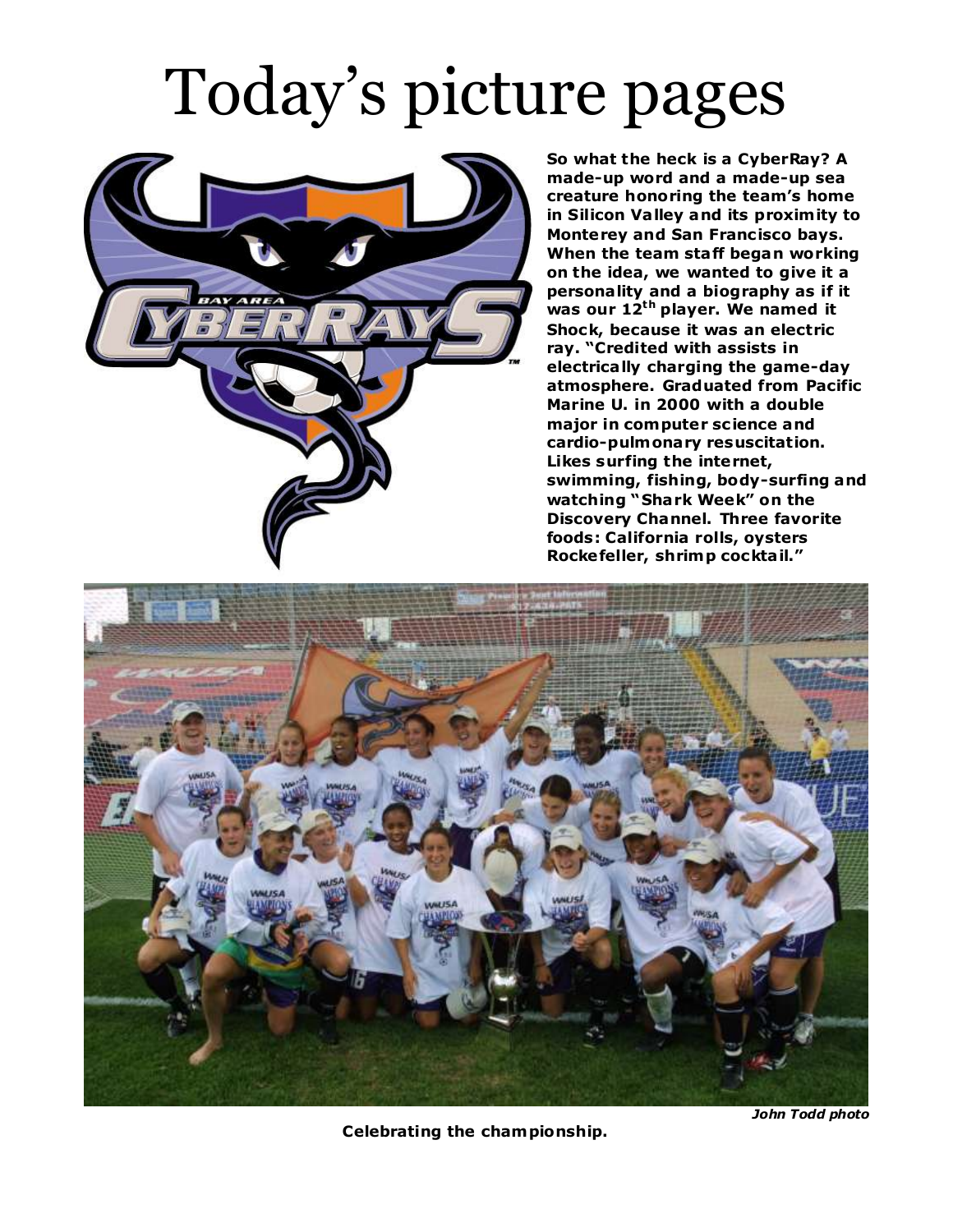

**<<< Signing autographs before the Giants game (L-R): Christina Bell, Gina Oceguera and Thori Bryan.**



**Venus James, Megan Horvath and Sissi**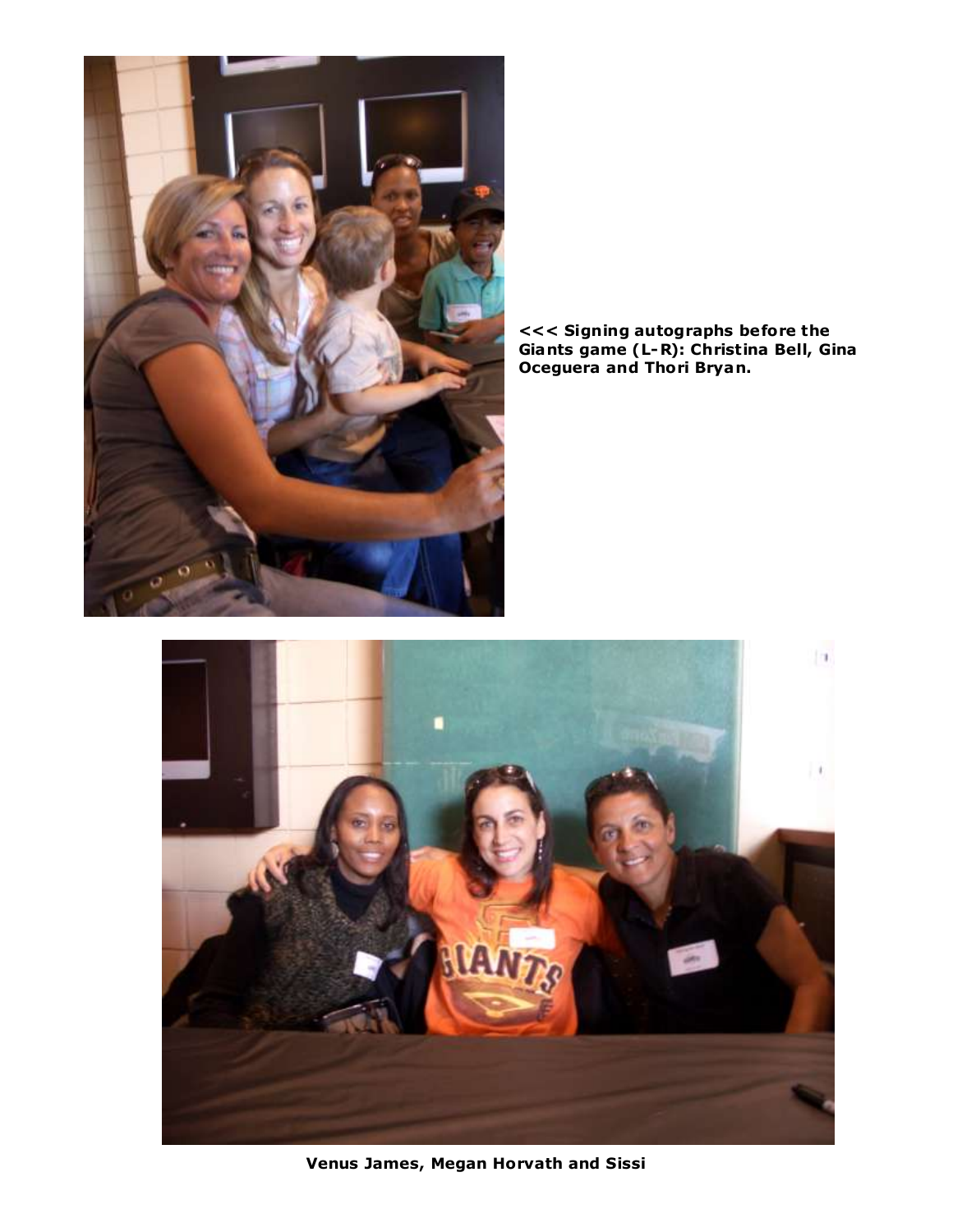#### **Brandi Chasta in and her son, Jaden, at the autograph table >>>**





**The good ol' days of 2001, Brandi Chastain, Katia and Ann Cook take a practice break**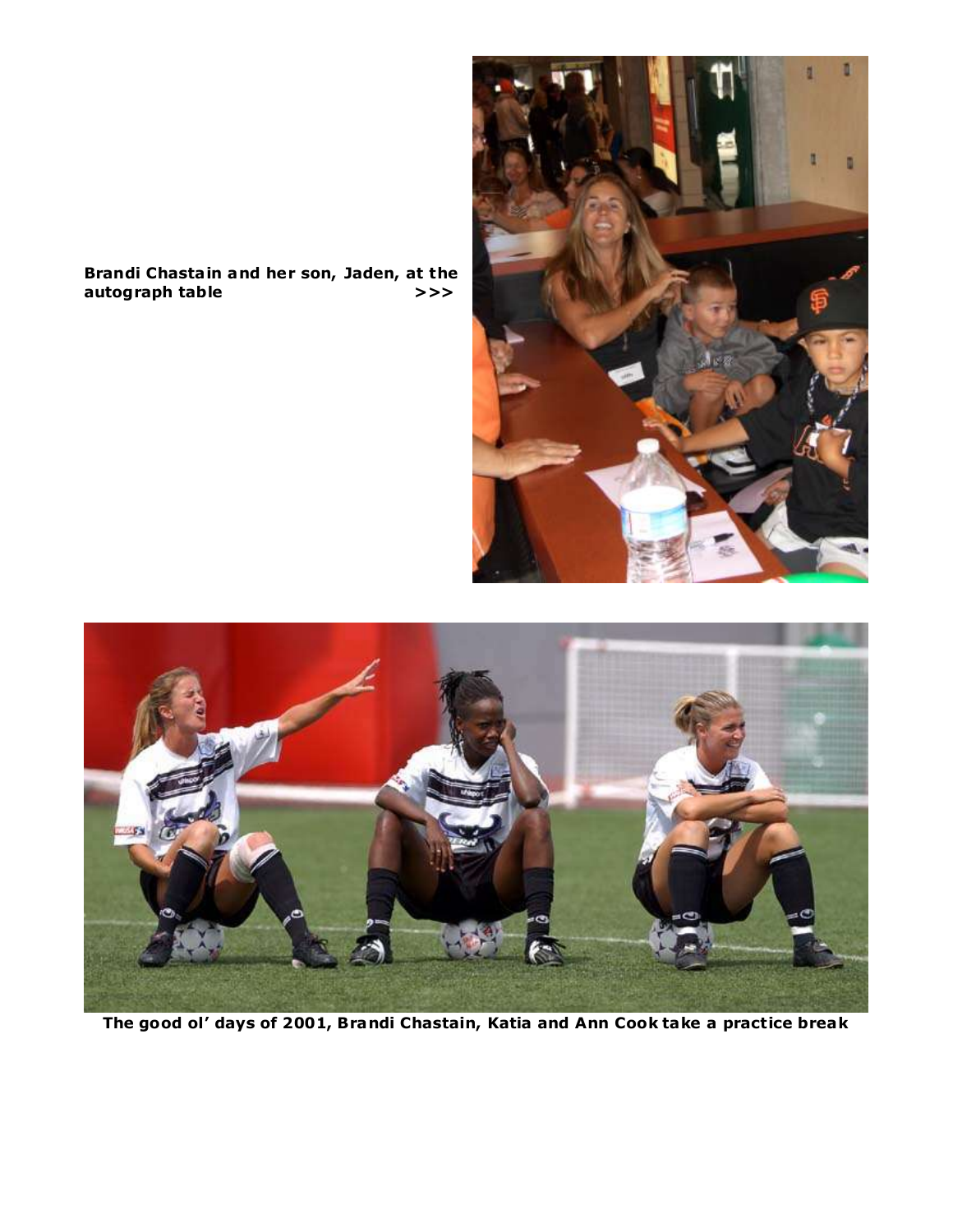

**Mia Hamm, left, who played for Washington in the WUSA, and CyberRays General Manager Marlene Bjornsrud testify before Congress on Title IX.**



**Fans welcome CyberRays back to the Bay Area after their championship.**